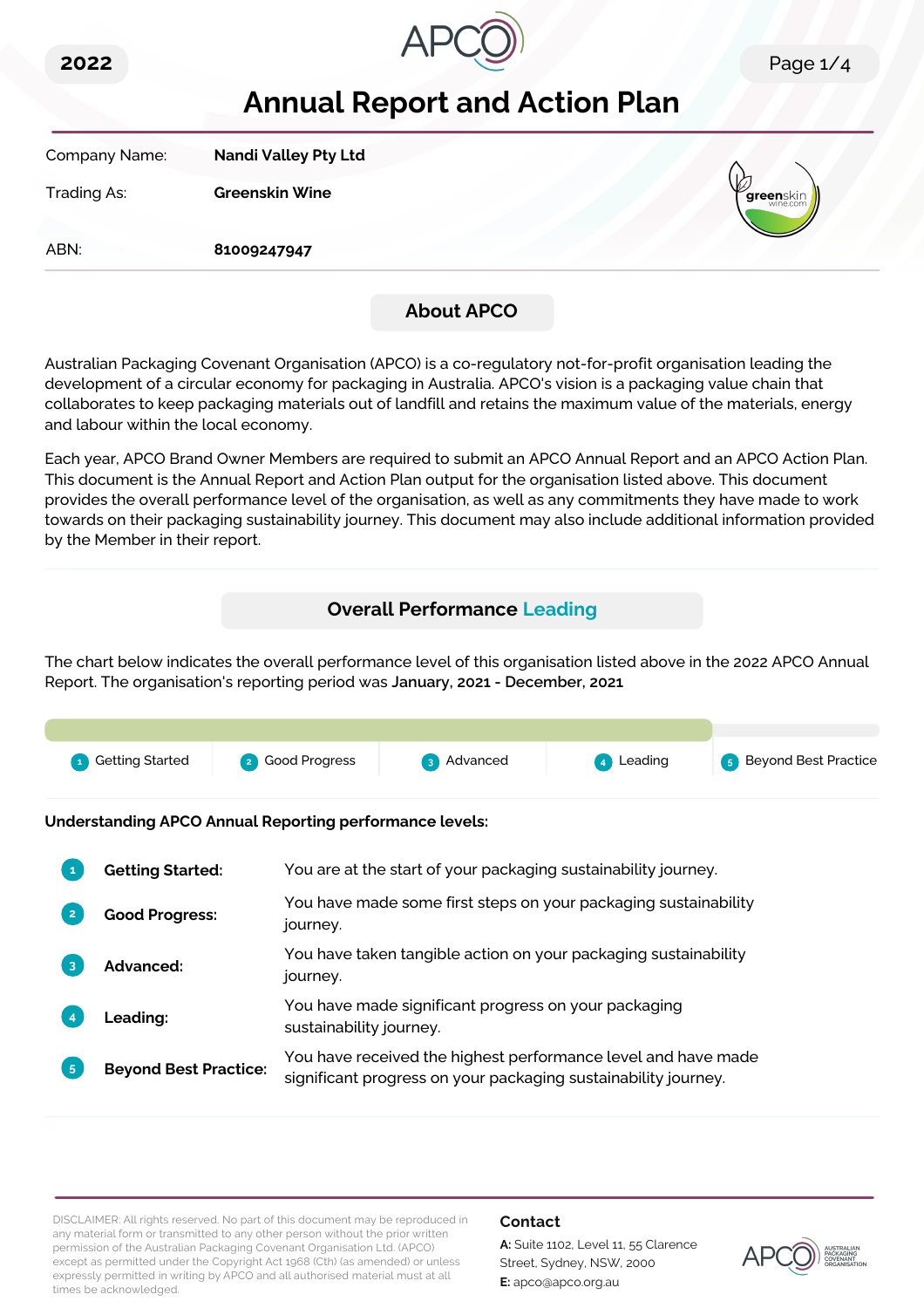

## **Additional Information**

The information below indicates additional information that the organisation included in their APCO Annual Report.

**Please tell us about any innovative packaging sustainability initiatives you have implemented during your chosen 12 month reporting period.**

This is a very new concept for the wine industry so our entire business could be considered an initiative given the amount of work we have done to establish it and launch with a "Complete" Plan. Having said this, it is clear that there some areas that we can improve on in time including full carbon footprint measurement etc See website https://greenskinwine.com/

Please tell us of any constraints you may have had during your chosen 12 month reporting period that has **impacted on your packaging sustainability initiatives and Covenant obligations.**

Brand new member so feeling our way

## **APCO Action Plan Commitments**

For each of the Packaging Sustainability Framework criteria listed below, a description is provided along with the commitments made by the organisation in their APCO Action Plan.

#### Criteria 1:

#### **Governance & Strategy:**

This criteria considers actions to integrate packaging sustainability into business strategies.

- $\bullet$ Develop a strategy that includes goals for packaging sustainability that addresses the Sustainable Packaging Guidelines (SPGs) or equivalent.
- Include a commitment to the 2025 National Packaging Targets and aim to integrate it within business processes.
- Communicate and promote packaging sustainability objectives and targets within your organisation and to external stakeholders (suppliers, final consumers, community groups etc.).

#### Criteria 2:

#### **Design & Procurement:**

This criteria considers actions taken to ensure that sustainability principles are considered in the design or procurement of both new and existing packaging through use of the Sustainable Packaging Guidelines (SPGs).

- Use the Sustainable Packaging Guidelines to review our packaging to identify opportunities for improvement.
- Record the outcomes of reviews or packaging using the Sustainable Packaging Guidelines so that any team member can refer back to them in future and for auditing purposes.
- Conduct packaging reviews using the SPGs for **100**% of our packaging.  $\bullet$

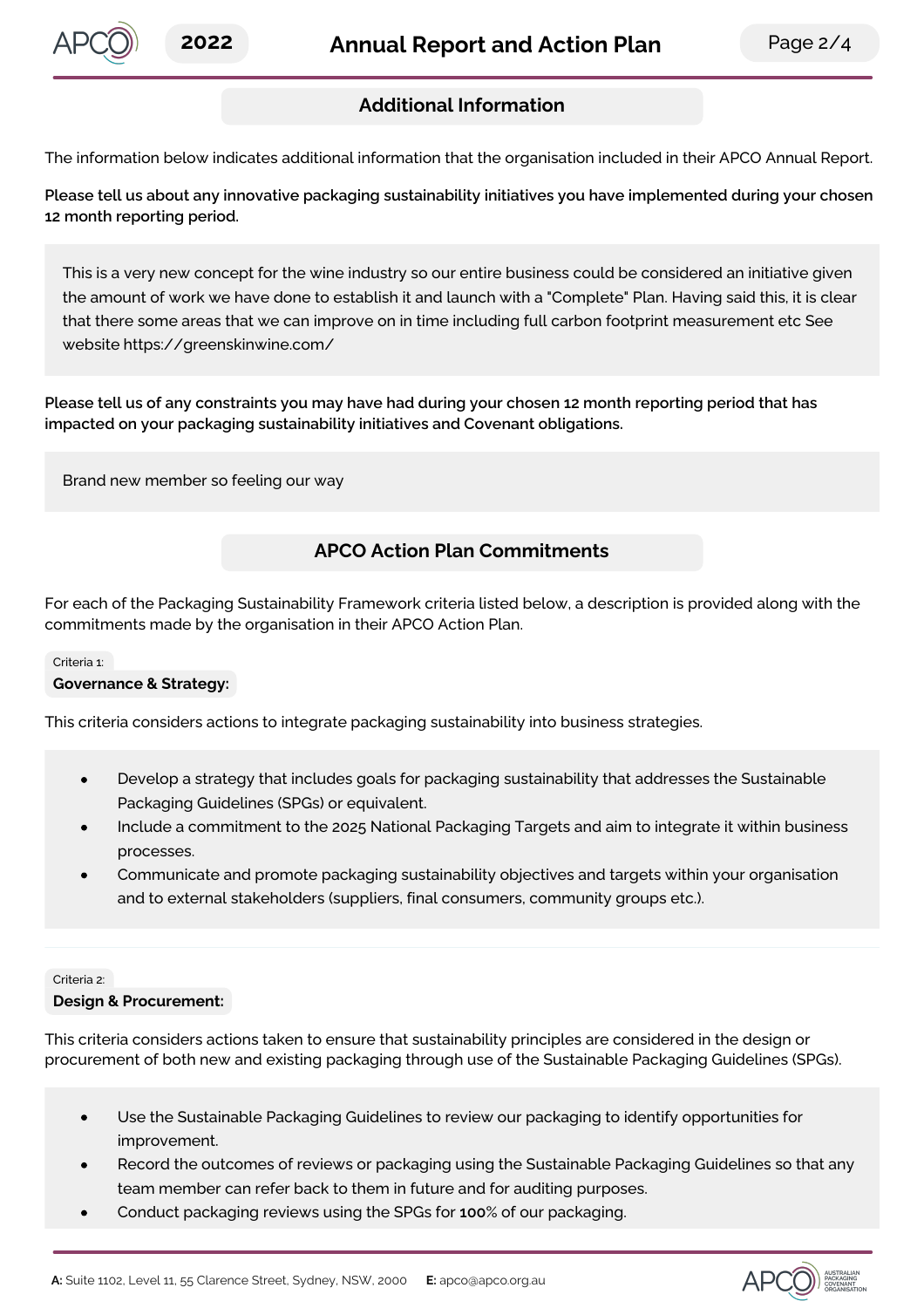

#### Criteria 3: **Recycled Content:**

This criteria considers actions taken to increase or optimise the amount of recycled material used by your organisation.

- Develop a policy or procedure to buy products and/or packaging made from recycled materials.  $\bullet$
- Aim to use recycled materials in any packaging where this is feasible, including:
	- $\circ$ Primary packaging
	- Secondary packaging  $\circ$
	- Tertiary packaging  $\circ$

#### Criteria 4:

## **Recoverability:**

This criteria considers actions taken to improve the recovery of packaging at end-of-life and increase use of reusable packaging.

Investigate whether all of our packaging is recyclable at end-of-life and identify any gaps and  $\bullet$ opportunities for greater reuse or recycling.

## Criteria 5:

#### **Disposal Labelling:**

This criteria considers the extent to which packaging has been labelled to help consumers determine what to do with packaging at end-of-life.

As packaging is updated or refreshed, add on-pack information for consumers on recyclability or  $\bullet$ correct disposal.

#### Criteria 6:

#### **On-site Waste:**

This criteria considers progress in increasing the amount of on-site solid waste being diverted from landfill.

 $\bullet$ Develop a system to collect and recycle used packaging generated at our facilities.

#### Criteria 7:

#### **Problematic Materials:**

This criteria considers the extent to which organisations are actively phasing out problematic and unnecessary